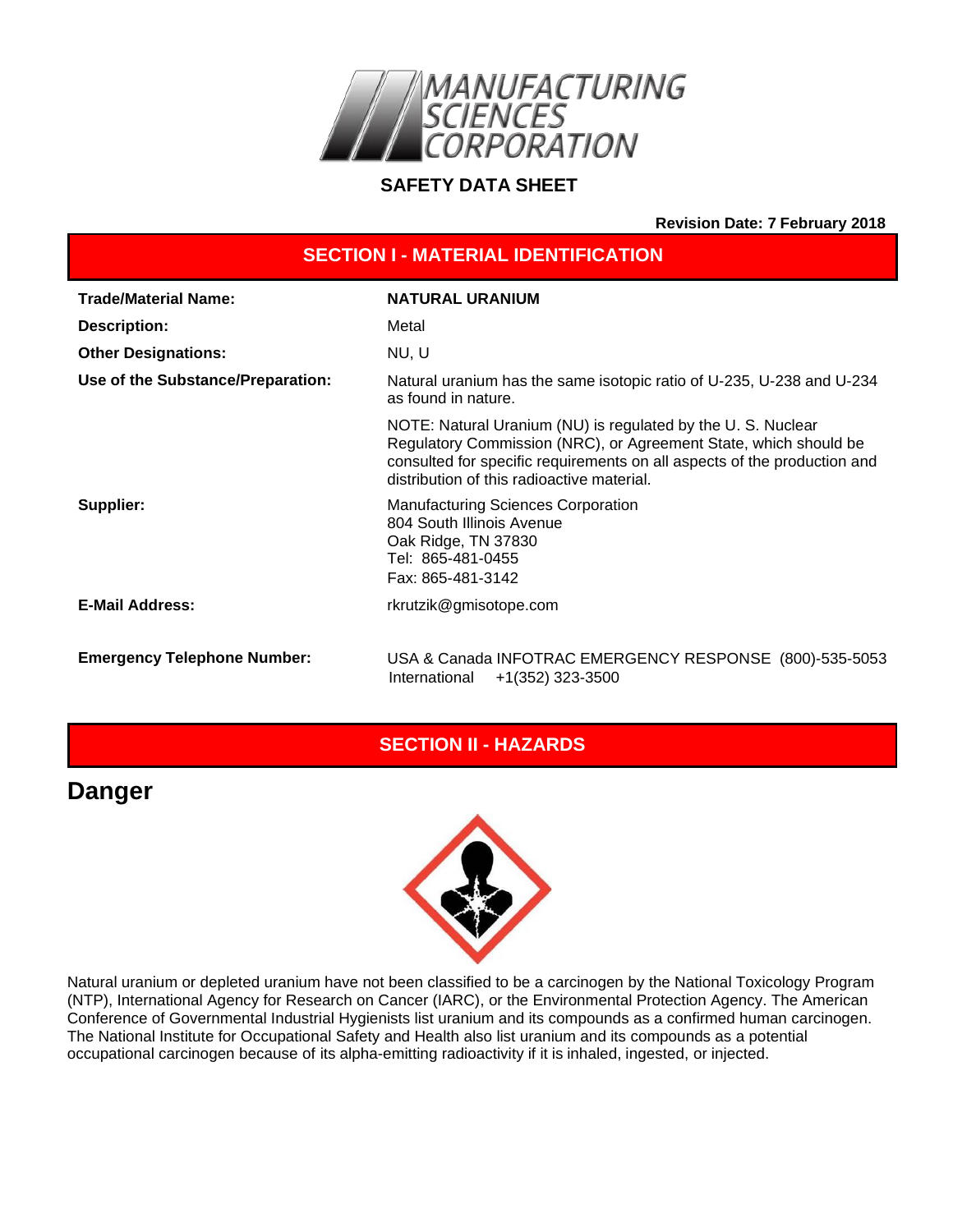

# **Warning**



Natural uranium is pyrophoric. Finely divided turnings, shavings, or chips of uranium are more reactive than bulk form. Freshly prepared powder or fines may react exothermically with air or water and may reach ignition temperature. Do not disperse powders or fines into a dust cloud, which may be explosive. Water reactions may generate hydrogen gas, which is flammable.

# **Warning**



Natural uranium is radioactive and has the same isotopic ratio of U-235, U-238 and U-234 as found in nature.

NOTE: Natural Uranium (NU) is regulated by the U. S. Nuclear Regulatory Commission (NRC), or Agreement State, which should be consulted for specific requirements on all aspects of the production and distribution of this radioactive material.

# **SECTION III –MATERIAL INFORMATION**

| <b>Ingredient Name:</b>  | <b>CAS Number:</b> | <b>Percent:</b> |
|--------------------------|--------------------|-----------------|
| <b>Uranium (Natural)</b> | 7440-61-1          | 100             |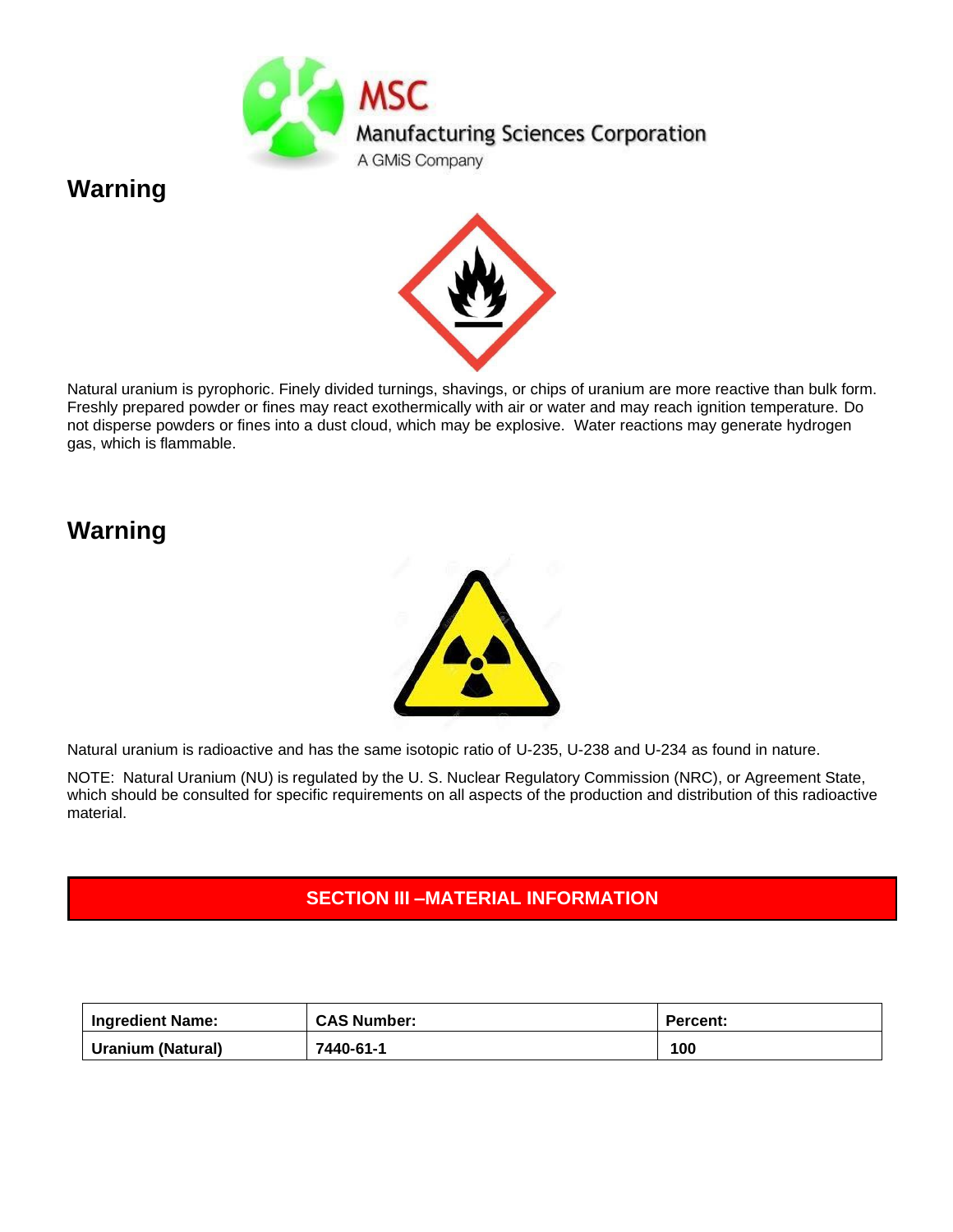

#### **SECTION IV – FIRST AID**

| <b>Eye Contact:</b>     | Flush immediately, including under the eyelids, gently but<br>thoroughly with flooding amounts of running water for at least 15<br>minutes.                                                                                                                                                                                                                                          |
|-------------------------|--------------------------------------------------------------------------------------------------------------------------------------------------------------------------------------------------------------------------------------------------------------------------------------------------------------------------------------------------------------------------------------|
| <b>Skin Contact:</b>    | Immediately wash with soap and water. Decontaminate body<br>surfaces following radiation standards. Be careful not to abrade<br>skin, in order to avoid systemic uptake.                                                                                                                                                                                                             |
| Inhalation:             | Remove exposed person to fresh air and support breathing as<br>needed.                                                                                                                                                                                                                                                                                                               |
| Ingestion:              | Seek professional medical assistance immediately. Never give<br>anything by mouth to someone who is unconscious or convulsing.                                                                                                                                                                                                                                                       |
| <b>Safety Stations:</b> | Where powders, fines, dusts, or fumes of the metal are likely<br>to be present, make emergency eye wash stations,<br>safety/quick-drench showers, and washing facilities available<br>in the work area. At a minimum, emergency eyewashes and<br>showers should meet the design and performance<br>requirements of the current ANSI Z358.1 Emergency<br>Eyewash and Shower Standard. |

**GET MEDICAL HELP FOR ALL EXPOSURES**. Seek prompt medical assistance for further treatment, observation, and support after first aid. Follow established procedures including radiation monitoring programs. **NOTE TO PHYSICIAN:** Following significant ingestion, gastric lavage, with 2% bicarbonate solution, is recommended. A 5% bicarbonate solution has been used by some poison control specialists in radiation treatment. Depending on the solubility of the material, follow-up bioassay (urine) sampling can be used to assess the severity of a potential assimilation.

# **SECTION V - FIRE**

**Flash Point (Method):** 255 - 320°C in air Limits: LEL %: None reported UEL %: None reported **NFPA Fire Hazard Symbol Codes: Flammability: 1 Health: 1 Reactivity: 0 Special: NONE \*\***

\*\* Values determined by manufacturer, not found in NFPA guidebook references.

| <b>Extinguishing Media:</b>               | Use dry chemical Class D or carbon dioxide to fight small uranium<br>fires. Flood large fires with water per Department of Transportation<br>Emergency Response Guidebook Guide 162                                                                                                                                                                                |
|-------------------------------------------|--------------------------------------------------------------------------------------------------------------------------------------------------------------------------------------------------------------------------------------------------------------------------------------------------------------------------------------------------------------------|
| <b>Unusual Fire or Explosion Hazards:</b> | Finely divided turnings, shavings, or chips of uranium are more<br>reactive than bulk form. Freshly prepared powder or fines may react<br>exothermically with air or water and may reach ignition temperature.<br>Do not disperse powders or fines into a dust cloud, which may be<br>explosive. Water reactions may generate hydrogen gas, which is<br>flammable. |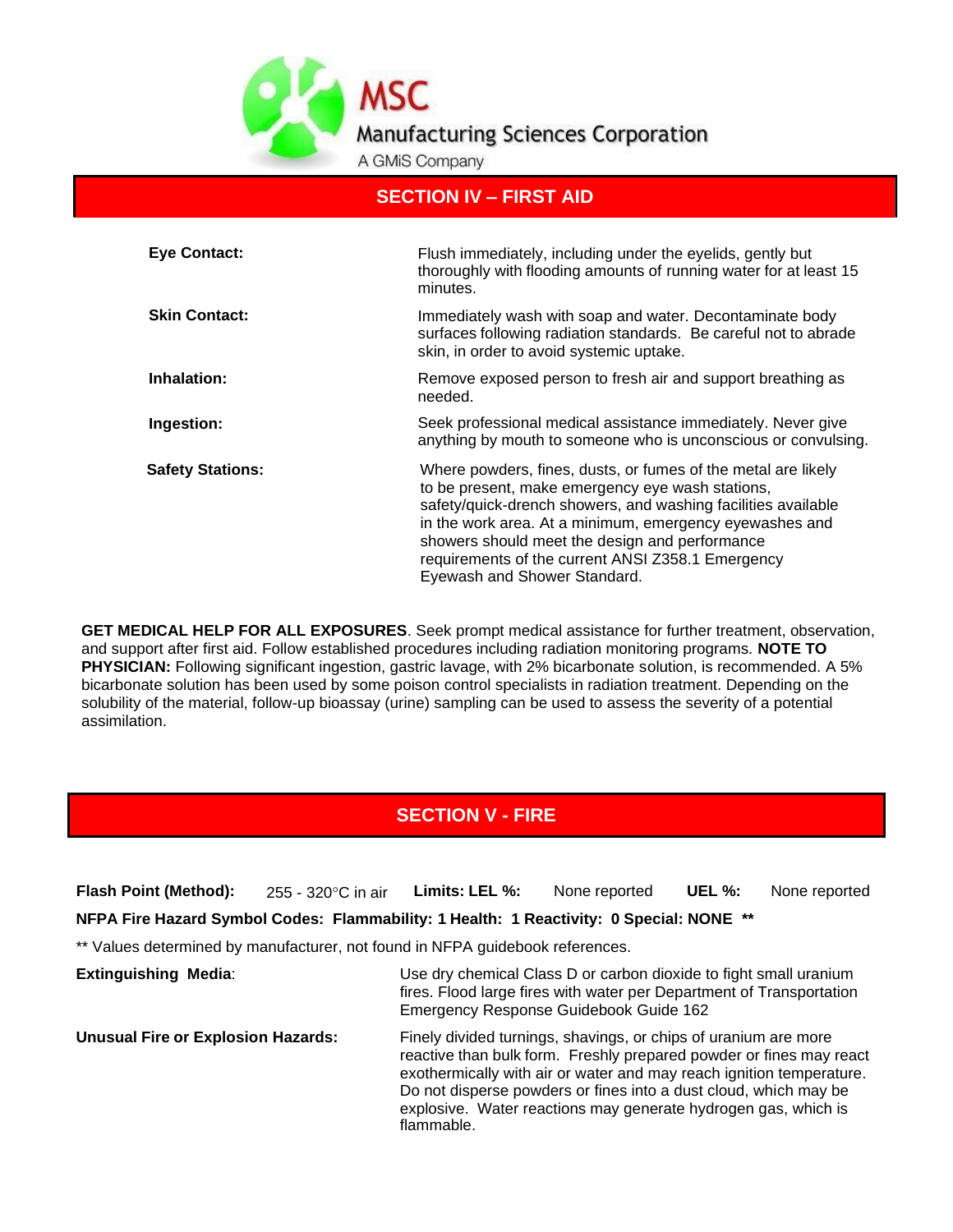

**Special Fire-Fighting Procedures:** Wear an approved self-contained breathing apparatus (SCBA) with a full-face piece operated in the pressure demand or positive-pressure mode. Use a Class D fire extinguisher.

# **SECTION VI – ACCIDENTAL RELEASE**

| <b>Spill/Leak Procedures:</b>     | Accidental leaks or spills of uranium and its compounds must be<br>planned for well in advance before starting any work procedure<br>involving natural uranium. Special radiation procedures are required<br>and professional assistance may be needed. Notify safety, or health<br>physics personnel, evacuate all non-essential personnel, and provide<br>adequate ventilation. Clean-up personnel need protection against<br>contact with and inhalation of dust or oxides. |
|-----------------------------------|--------------------------------------------------------------------------------------------------------------------------------------------------------------------------------------------------------------------------------------------------------------------------------------------------------------------------------------------------------------------------------------------------------------------------------------------------------------------------------|
| <b>Waste Management/Disposal:</b> | Follow all applicable federal, state, and/or local regulations governing<br>the disposal of radioactive waste and contaminated materials.                                                                                                                                                                                                                                                                                                                                      |

# **SECTION VII – HANDLING AND STORAGE**

| <b>Storage Segregation:</b> | Store uranium in closed containers; prevent access by unauthorized<br>personnel. Depending on quantity stored, containers and area may<br>require special placarding or postings based on reportable quantity,<br>and dose rate. Deliberate breaching of a container seal or gasket to<br>prevent buildup of hydrogen gas, which may evolve from residual<br>oxidation reactions with moisture, can minimize the potential for<br>explosive situations. Breaching of containers that contain radioactive<br>substances should only be performed by trained personnel, and also<br>compliant with the United States Nuclear Regulatory Commission. |
|-----------------------------|---------------------------------------------------------------------------------------------------------------------------------------------------------------------------------------------------------------------------------------------------------------------------------------------------------------------------------------------------------------------------------------------------------------------------------------------------------------------------------------------------------------------------------------------------------------------------------------------------------------------------------------------------|
| <b>Contamination:</b>       | Practice good personal hygiene. Always wash thoroughly after using<br>this material. Avoid transferring it from your hands to your mouth<br>while eating, drinking, or smoking. Do not eat, drink, or smoke in work<br>areas. Do not allow exposure of personnel with open wounds or cuts.<br>Use radiation monitoring equipment, if available, responsive to alpha<br>and beta emissions.                                                                                                                                                                                                                                                        |
| <b>Handling/Storage:</b>    | Do not allow moisture contamination of storage facilities or<br>containers. Moisture contact may complete the oxidation of any<br>residual metal and evolve potentially explosive concentrations of<br>hydrogen gas. Follow established federal and state regulations for<br>the use and storage of radioactive materials.                                                                                                                                                                                                                                                                                                                        |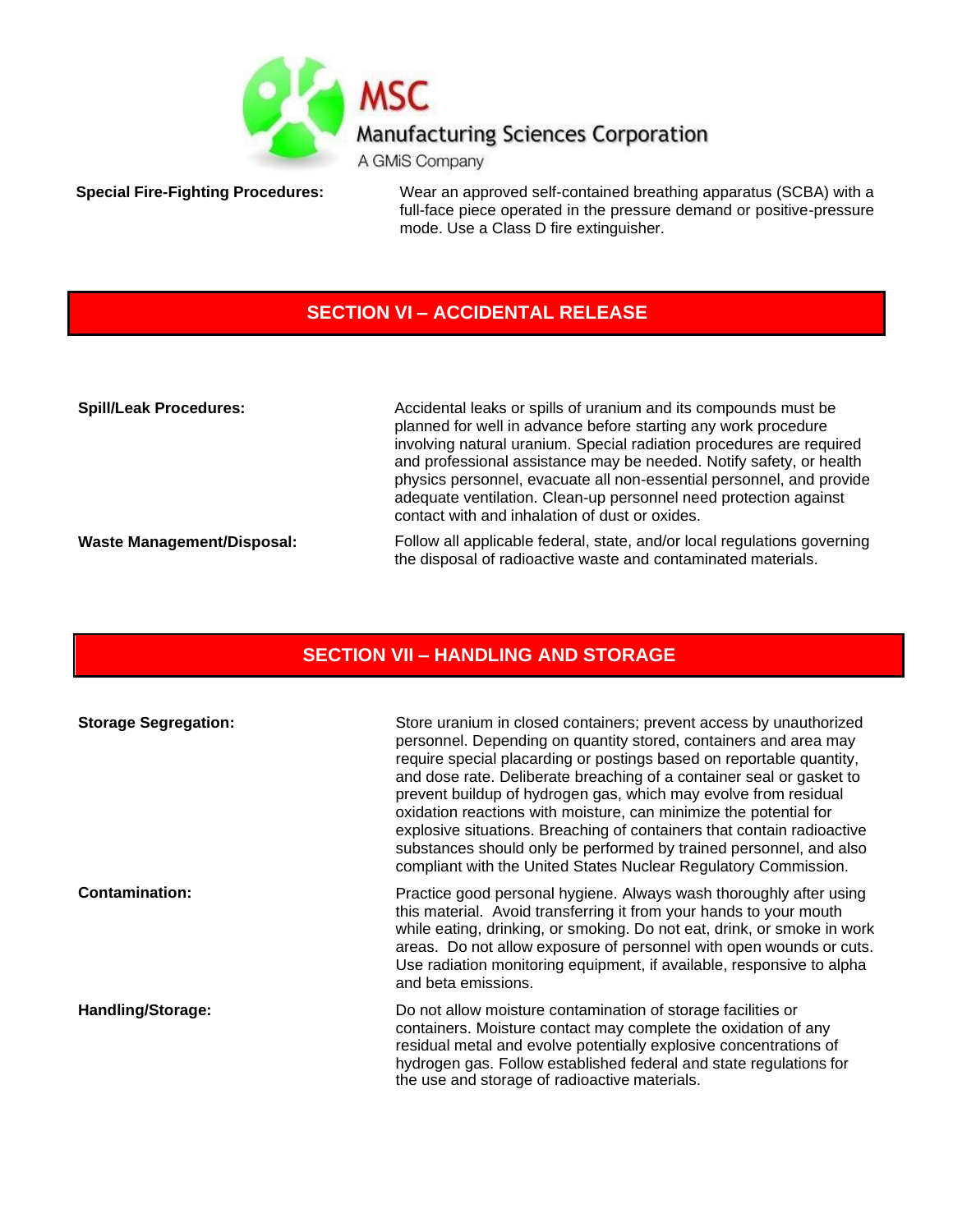

# **SECTION VIII – EXPOSURE CONTROLS/ PPE**

| <b>Ingredient Name:</b> | <b>CAS Number:</b> | Percent: | <b>Exposure Limits:</b>                                                                                                                                                       |
|-------------------------|--------------------|----------|-------------------------------------------------------------------------------------------------------------------------------------------------------------------------------|
| <b>Uranium</b>          | 7440-61-1          | ca 100   | * OSHA PEL: 0.05 mg/m <sup>3</sup> , 8-hr TWA                                                                                                                                 |
|                         |                    |          | (Soluble Compounds)                                                                                                                                                           |
|                         |                    |          | OSHA PEL: 0.25 mg/m <sup>3,</sup> 8-hr TWA                                                                                                                                    |
|                         |                    |          | (Insoluble Compounds)                                                                                                                                                         |
|                         |                    |          | * ACGIH: $0.2 \text{ mg/m}^3$ , TLV-TWA                                                                                                                                       |
|                         |                    |          | 0.6 mg/m <sup>3</sup> , Ceiling                                                                                                                                               |
|                         |                    |          | <b>Toxicity Data: Not Listed</b>                                                                                                                                              |
|                         |                    |          | NRC inhalation DAC: $2E-11 \mu$ Ci/ml (occupational),<br>6E-14 $\mu$ Ci/ml air (effluent), insoluble. Weekly<br>intake limit: 10 mg soluble uranium (10 CFR 20<br>Appendix B) |

**\*Defined for both soluble and insoluble natural uranium compounds.**

| <b>Personal Protective Equipment:</b> |                                                                                                                                                                                                                                                                                                                                                                                                                                                                                                                                                                                                                                                    |
|---------------------------------------|----------------------------------------------------------------------------------------------------------------------------------------------------------------------------------------------------------------------------------------------------------------------------------------------------------------------------------------------------------------------------------------------------------------------------------------------------------------------------------------------------------------------------------------------------------------------------------------------------------------------------------------------------|
| Goggles:                              | Wear safety glasses with side shields. In dusty environments, wear<br>chemical safety goggles and a face shield, per OSHA eye- and<br>face-protection regulations.                                                                                                                                                                                                                                                                                                                                                                                                                                                                                 |
| <b>Respirator:</b>                    | For emergency operations, entry into unknown atmospheres, or<br>atmospheres immediately dangerous to life or health (IDLH), wear a<br>SCBA with a full-face piece operated in the pressure demand (positive<br>pressure) mode. If significant oxide or powder formation has become<br>airborne or the concentrations exceed OSHA, and/or NRC limits, wear a<br>properly fitted NIOSH-approved air-purifying respirator equipped with<br>HEPA cartridges. Because each type of respirator has an assigned<br>protection factor, respirator selection should be done by an industrial<br>hygienist, health physicist, or other qualified individual. |
| Other:                                | Wear impervious gloves, boots, aprons, etc., as appropriate, to prevent<br>prolonged or repeated skin contact.                                                                                                                                                                                                                                                                                                                                                                                                                                                                                                                                     |
| <b>Workplace Considerations:</b>      |                                                                                                                                                                                                                                                                                                                                                                                                                                                                                                                                                                                                                                                    |
| <b>Ventilation:</b>                   | Provide local ventilation as required to maintain exposure below the<br>USNRC DAC (Derived Air Concentration) and OSHA PELs specified in<br>this section.                                                                                                                                                                                                                                                                                                                                                                                                                                                                                          |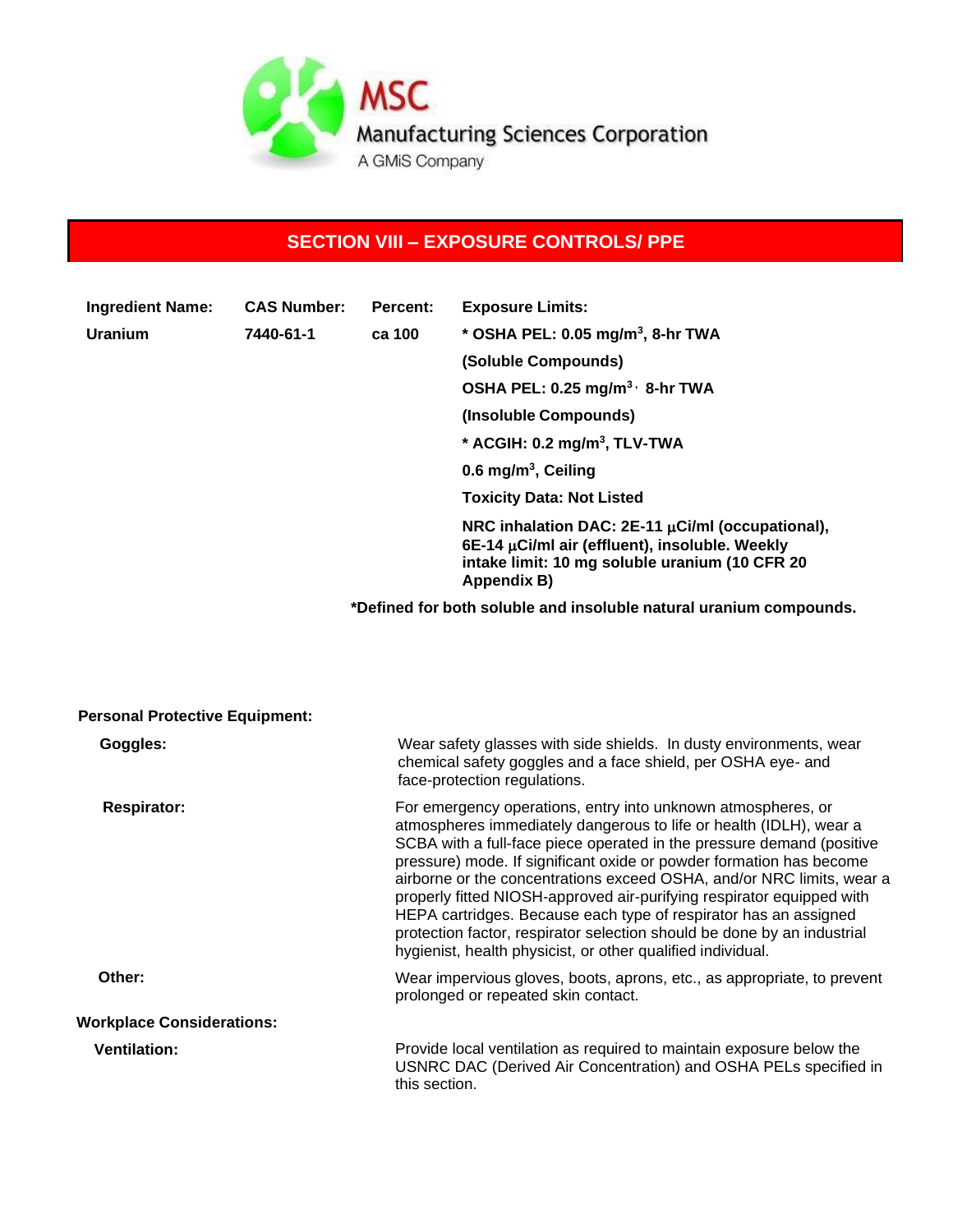

### **SECTION IX – PHYSICAL AND CHEMICAL PROPERTIES**

| <b>Appearance &amp; Odor:</b> | A silver white, lustrous, heavy, mildly radioactive metal. Appearance will change<br>upon exposure to air or water, as oxidation occurs. Color darkens through brass,<br>brown, to charcoal gray. Powders, fines, chips, or turnings oxidize rapidly yielding<br>a dull or flat dark gray or brown color. Some alloys will oxidize more slowly,<br>retaining the silver-white and then brassy color. No odor found. |                               |                  |
|-------------------------------|---------------------------------------------------------------------------------------------------------------------------------------------------------------------------------------------------------------------------------------------------------------------------------------------------------------------------------------------------------------------------------------------------------------------|-------------------------------|------------------|
| <b>Boiling point:</b>         | $3700 - 4200^{\circ}C$                                                                                                                                                                                                                                                                                                                                                                                              | Specific Gravity $(H_2O=I)$ : | 18.95            |
| Vapor Density (Air=1):        | <b>NA</b>                                                                                                                                                                                                                                                                                                                                                                                                           | <b>Vapor Pressure:</b>        | <b>NA</b>        |
| Water Solubility (%):         | <b>Insoluble</b>                                                                                                                                                                                                                                                                                                                                                                                                    | <b>Melting Point:</b>         | $1132^{\circ}$ C |
| <b>Evaporation Rate:</b>      | NА                                                                                                                                                                                                                                                                                                                                                                                                                  | % Volatile By Volume:         | <b>NA</b>        |

**Melting point data provided for the pure metal only.**

#### **SECTION X – STABILITY AND REACTIVITY**

| <b>Chemical</b><br>Incompatibilities:    | Uranium metal can react dangerously with carbon tetrachloride, chlorine, fluorine, nitric<br>acid, nitric oxide, selenium, sulfur, and water (in finely divided form). |                                                                                                                                                                                                                                                                                                                                                                                                                                                        |
|------------------------------------------|------------------------------------------------------------------------------------------------------------------------------------------------------------------------|--------------------------------------------------------------------------------------------------------------------------------------------------------------------------------------------------------------------------------------------------------------------------------------------------------------------------------------------------------------------------------------------------------------------------------------------------------|
| <b>Conditions to Avoid:</b>              | Prevent contact with incompatible chemicals. Do not create dusty work conditions. Do<br>not expose to oxidizers.                                                       |                                                                                                                                                                                                                                                                                                                                                                                                                                                        |
| <b>Hazardous Decomposition Products:</b> |                                                                                                                                                                        | Uranium metal fume and/or oxide can be produced during<br>uranium fires. Radioactive progeny (daughters) thorium-234,<br>protactinium-234, and -234m (metastable) are produced by<br>natural radioactive decay; they are the source of the majority of<br>the penetrating radiation. These isotopes can be concentrated in<br>situations where the metal is melted, condensed, or dissolved,<br>potentially elevating the observed external dose rate. |
| <b>Stability/Polymerization:</b>         |                                                                                                                                                                        | Material is stable in closed containers at room temperature under<br>normal storage and handling conditions. Hazardous<br>polymerization cannot occur.                                                                                                                                                                                                                                                                                                 |

In the presence of moisture or humidity, uranium metal may react to evolve flammable hydrogen gas.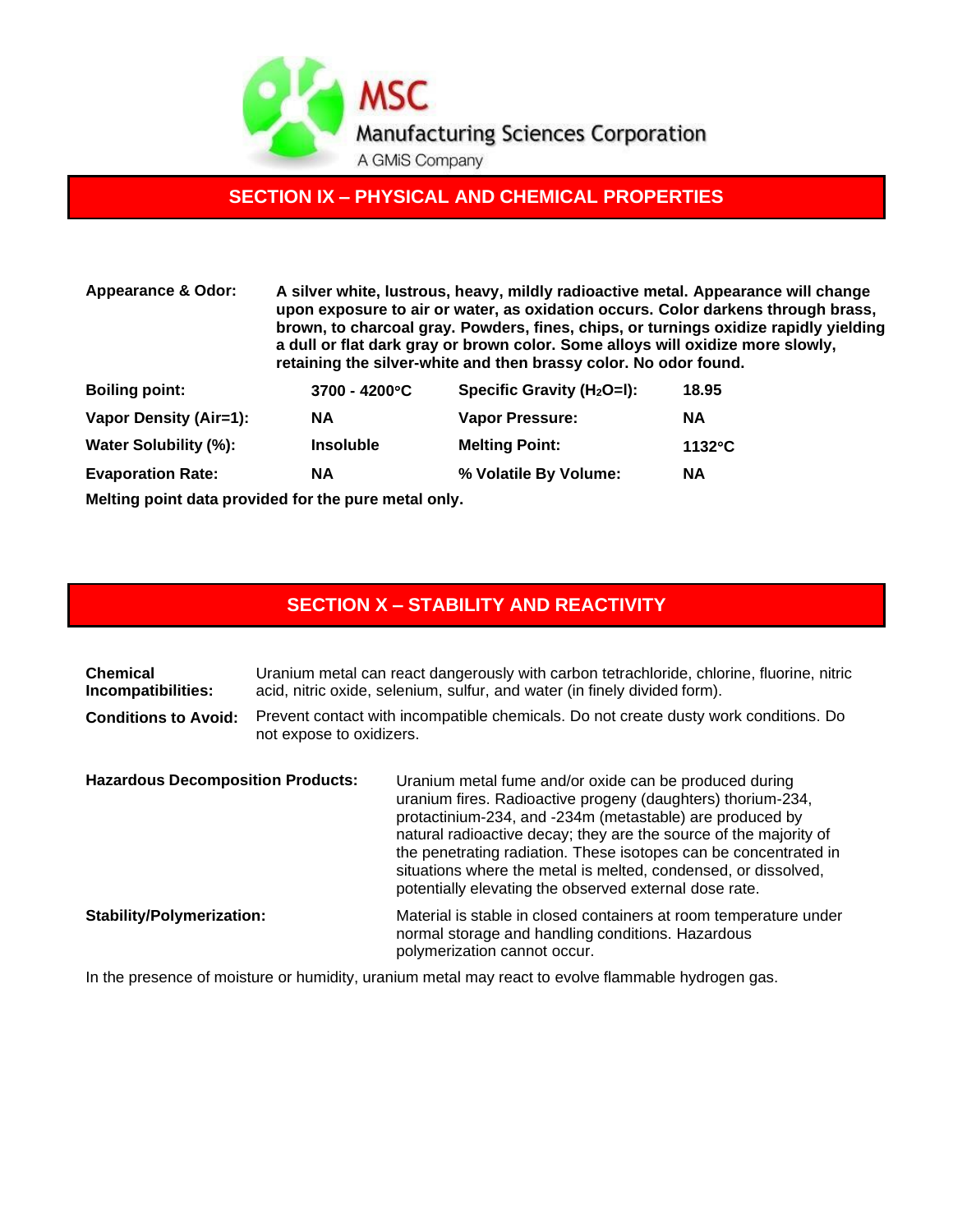

# **SECTION XI – TOXICOLOGICAL**

| <b>Summary of Risk:</b>                                          | Uranium and its salts are both toxic and radioactive.<br>Dermatitis, renal damage, acute necrotic arterial<br>lesions, and possibly death may occur from extreme<br>exposure. Inhalation of fine uranium particles<br>presents increased radiation hazards; isolated<br>uranium particles in the lungs may be a long-term<br>cancer hazard. The more soluble uranium<br>compounds are considered most toxic to the<br>kidneys; the lung is the critical organ for insoluble<br>respirable dusts or fines such as oxide powders.<br>Uranium dusts are respiratory irritants, with<br>coughing, shortness of breath as possible outcomes.<br>Prolonged skin contact can cause damage to the<br>basal cells. Radioactivity is the property of the<br>spontaneous emissions of alpha or beta particles<br>and gamma rays, by the disintegration of the nuclei<br>of the atoms. |
|------------------------------------------------------------------|----------------------------------------------------------------------------------------------------------------------------------------------------------------------------------------------------------------------------------------------------------------------------------------------------------------------------------------------------------------------------------------------------------------------------------------------------------------------------------------------------------------------------------------------------------------------------------------------------------------------------------------------------------------------------------------------------------------------------------------------------------------------------------------------------------------------------------------------------------------------------|
| <b>Medical Conditions Which May Be Aggravated by</b><br>Contact: | None reported.                                                                                                                                                                                                                                                                                                                                                                                                                                                                                                                                                                                                                                                                                                                                                                                                                                                             |
| <b>Target Organs:</b>                                            | Respiratory system; skin; eyes; kidneys; liver; blood;<br>lymphatic system; and bone marrow.                                                                                                                                                                                                                                                                                                                                                                                                                                                                                                                                                                                                                                                                                                                                                                               |
| <b>Primary Entry Route(s):</b>                                   | In solid forms, ingestion, skin, or eye contact.<br>Inhalation of dusts or fines.                                                                                                                                                                                                                                                                                                                                                                                                                                                                                                                                                                                                                                                                                                                                                                                          |
| <b>Acute Effects:</b>                                            | Nausea, vomiting, shortness of breath, and<br>coughing.                                                                                                                                                                                                                                                                                                                                                                                                                                                                                                                                                                                                                                                                                                                                                                                                                    |
| <b>Chronic Effect(s):</b>                                        | Primarily the effects of radiation from insoluble<br>compounds. Possibilities include pneumoconiosis,<br>pulmonary fibrosis, lymphoma, osteosarcoma, and<br>lung cancer.                                                                                                                                                                                                                                                                                                                                                                                                                                                                                                                                                                                                                                                                                                   |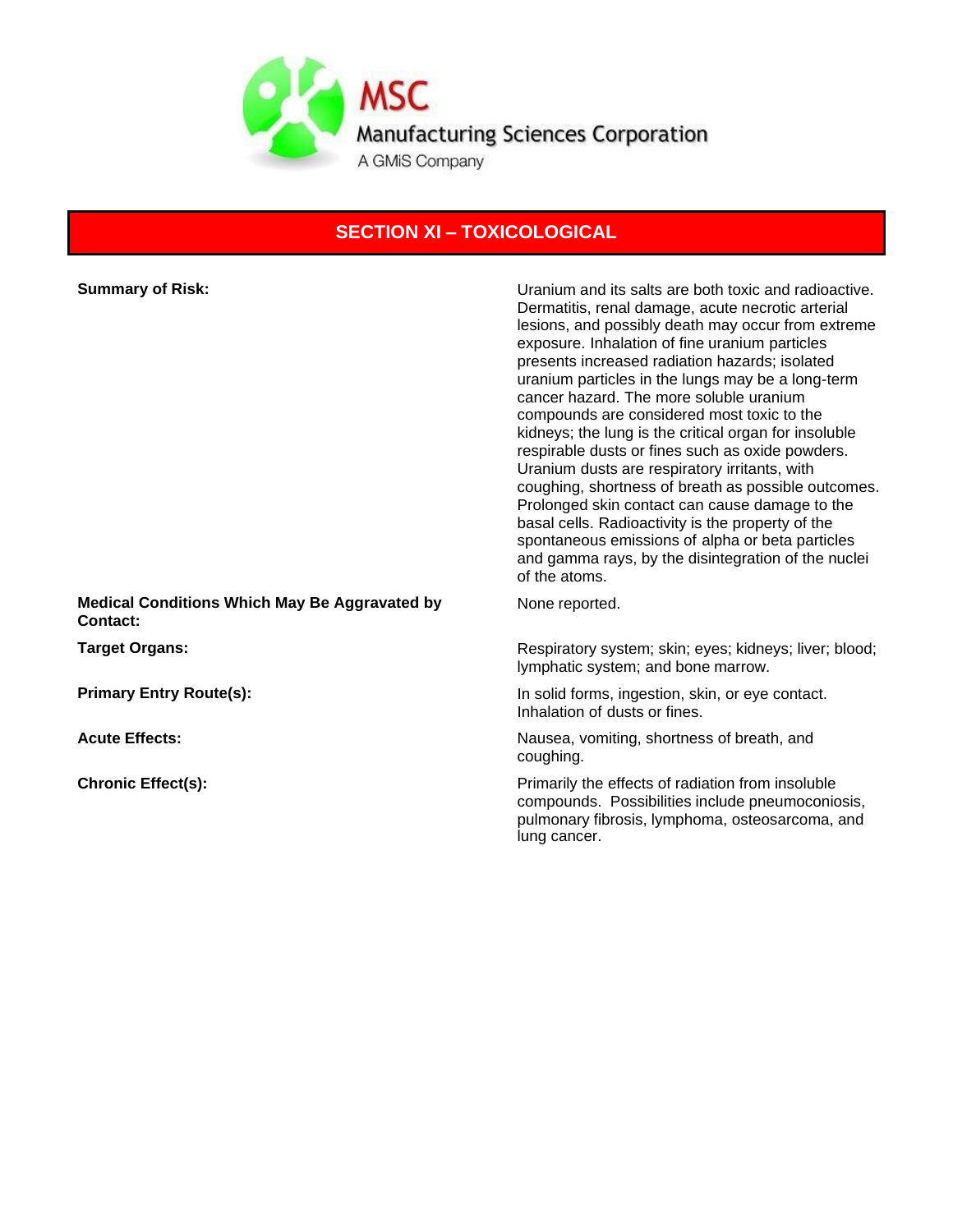

**GET MEDICAL HELP (INPLANT OR COMMUNITY) FOR ALL EXPOSURES.** Seek prompt medical assistance for further treatment, observation, and support after first aid. Follow established procedures including radiation monitoring programs. **NOTE TO PHYSICIAN:** Following significant ingestion, gastric lavage, with 2% bicarbonate solution, is recommended. A 5% bicarbonate solution has been used by some poison control specialists in radiation treatment. Depending on the solubility of the material, follow-up bioassay (urine) sampling can be used to assess the severity of a potential assimilation.

**Carcinogenicity:** Natural uranium or depleted uranium have not been classified to be a carcinogen by the National Toxicology Program (NTP), International Agency for Research on Cancer (IARC), or the Environmental Protection Agency. The American Conference of Governmental Industrial Hygienists list uranium and its compounds as confirmed human carcinogen. The National Institute for Occupational Safety and Health also list uranium and its compounds as a potential occupational carcinogen because of its alpha-emitting radioactivity if it is inhaled, ingested, or injected.

#### **SECTION XII – ECOLOGICAL**

Uranium is present naturally in virtually all soil, rock and water. Uranium in soil and rocks is distributed throughout the environment by wind, rain and geologic processes. Rocks weather and break down to form soil, and soil can be washed by water and blown by wind, moving uranium into streams and lakes, and ultimately settling out and reforming as rock. Uranium can also be removed and concentrated by people through mining and refining. These mining and refining processes produce wastes such as mill tailings which may be introduced back into the environment by wind and water if they are not properly controlled. Manufacturing of nuclear fuel, and other human activities also release uranium to the environment.

**Information provided by United States Environmental Protection Agency**

# **SECTION XIII – DISPOSAL**

Follow all applicable federal, state, and/or local regulations governing the disposal of radioactive waste and contaminated materials.

#### **SECTION XIV – TRANSPORTATION**

**Transportation Data (49 CFR 172.101-2):**

Identification Number: UN 2912

Proper Shipping Name: The Contract of Radioactive Material, Low Specific Activity, n.o.s.

DOT Hazard Class: Contract Class: Radioactive Material, Class 7 UN Register: UN 2912